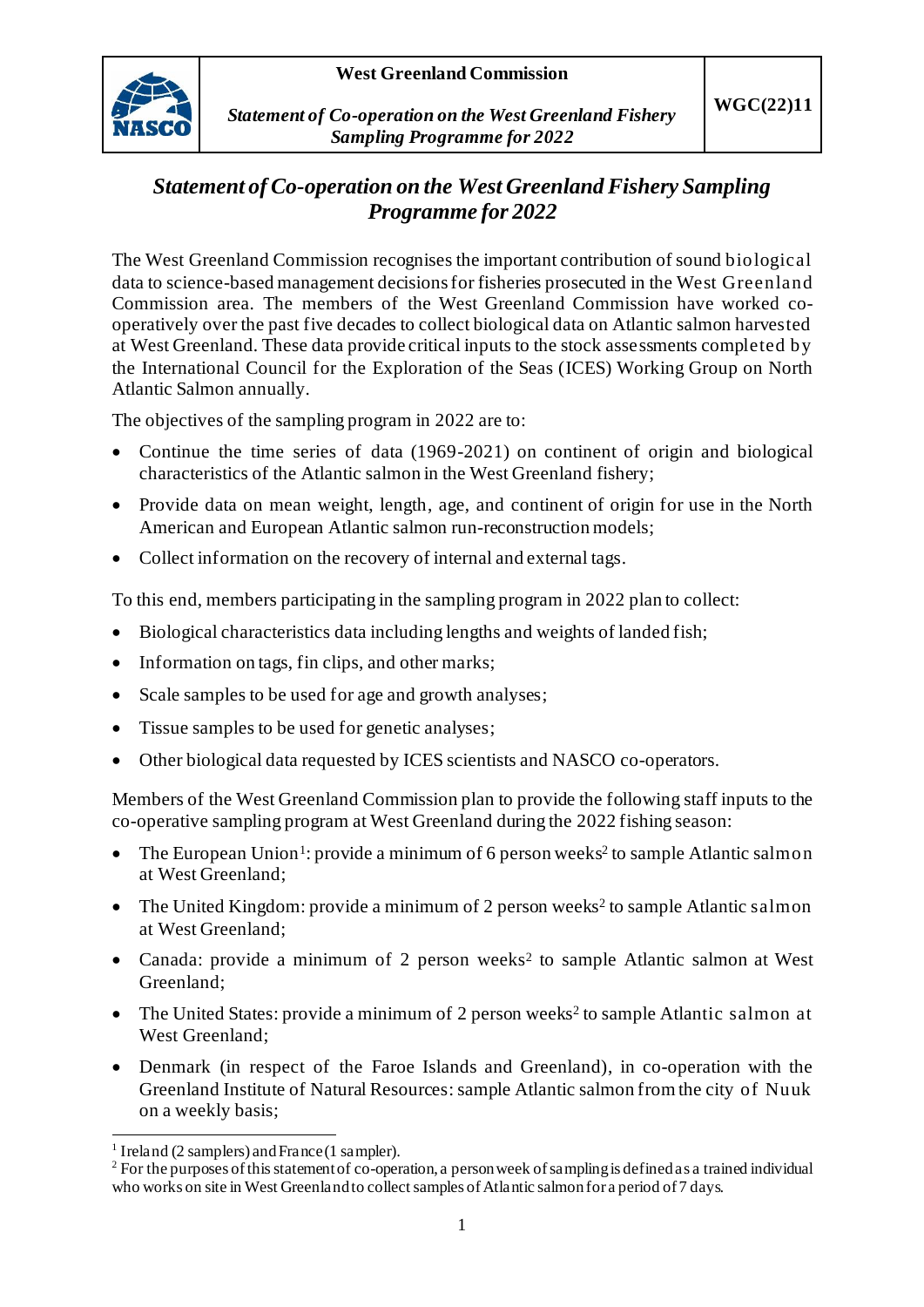- Denmark (in respect of the Faroe Islands and Greenland), in co-operation with the Greenland Institute of Natural Resources: implement a Citizen Science sampling program for the sampling of Atlantic salmon;
- The United States: provide a Sampling Program Co-ordinator to co-ordinate the sampling program; and
- Denmark (in respect of the Faroe Islands and Greenland), in co-operation with the Greenland Institute of Natural Resources and the Sampling Program Co-ordinator: provide support for the sampling program by facilitating the sampling of Atlantic salmon by the samplers identified above.

Members of the West Greenland Commission plan to provide the following technical support for sample analysis and data collected at West Greenland during the 2022 fishing season:

- The United States: provide oversight for the processing of all collected biological samples;
- The United States: report the sampling program results to the ICES Working Group on North Atlantic Salmon in support of the stock assessment completed by this group;
- The United States: co-ordinate the publishing of a report that details the results of the sampling program in co-operation with institutes participating in the sampling program via a participating institution's official report series;
- Canada: provide single-nucleotide polymorphism (SNP) analysis of tissue samples collected from Atlantic salmon harvested at West Greenland;
- Canada: provide ageing of scale samples collected from Atlantic salmon harvested at West Greenland;
- Canada: maintain the historical West Greenland sampling database; and
- The United Kingdom (England & Wales): act as a clearing house for coded wire tags recovered from the fishery.

Members of the West Greenland Commission plan to provide the following co-ordination activities in support of the co-operative sampling program at West Greenland during the 2022 fishing season:

- Denmark (in respect of the Faroe Islands and Greenland): inform persons designated by participating members of the West Greenland Commission of important developments in the management of the West Greenland fishery, including planned openings and closure s of the Atlantic salmon fishery at West Greenland;
- The United States: the Sampling Program Co-ordinator is expected to determine the allocation of available scientific sampling personnel to ensure spatial and temporal coverage to characterize both the fishery and the Atlantic salmon populations along the West Greenland coast;
- The United States: the Sampling Program Co-ordinator will work with participating samplers to provide fishers and market supervisors with information explaining the rationale for the sampling program; and
- All members of the West Greenland Commission participating in the sampling program are expected to share access to resulting data and work co-operatively in the publication